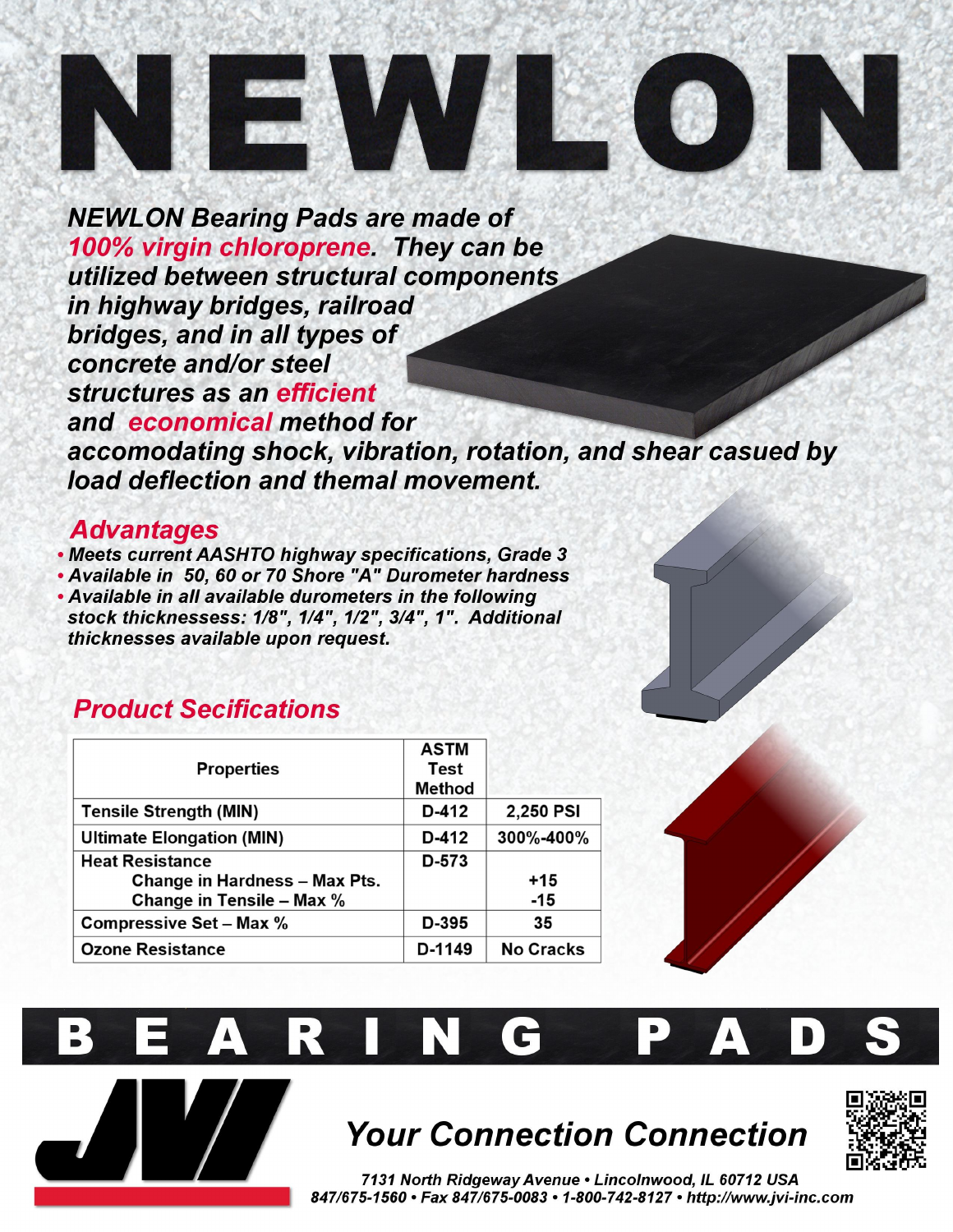

7131 North Ridgeway Avenue Lincolnwood, Illinois 60712 847-675-1560 1-800-742-8127 www.jvi-inc.com

# Safety Data Sheet –NEWLON & CAPRALON Elastomer Only

| <b>SECTION 1: IDENTIFICATION</b>           |                                                                                                              |  |
|--------------------------------------------|--------------------------------------------------------------------------------------------------------------|--|
| <b>Product Names:</b>                      | Newlon & Capralon Elastomer Only                                                                             |  |
| Chemical Name / Synonym:                   | Duraking, Flexking, and Techflex Cured Belts; All<br>sheet rubber Products both Supported and<br>Unsupported |  |
| Chemical Family:                           | Multiple SBR, Nitrile, EPDM, Neoprene, Butyl, and Natrual<br>Rubber                                          |  |
| Emergency Phone:                           | $(847)$ 675-1560                                                                                             |  |
| Distributor Name:                          | JVI, Inc                                                                                                     |  |
| Distributor Address:                       | 7131 North Ridgeway Ave, Lincolnwood,                                                                        |  |
| Distributor Phone:                         | $(847)$ 675-1560                                                                                             |  |
| <b>SECTION 2: HAZARD(S) IDENTIFICATION</b> |                                                                                                              |  |
| NFPA Hazard Rating:                        | Health 0, Flammability 1, Reactivity 0                                                                       |  |
| <b>HMIS Hazard Rating:</b>                 | Health 0, Flammability 1, Reactivity 0                                                                       |  |

|                                         |                 |        |             | <b>SECTION 3: COMPOSITION/INFORMATION ON INGREDIENTS</b> |
|-----------------------------------------|-----------------|--------|-------------|----------------------------------------------------------|
| Chemical Name:                          | Common<br>Name: | CAS #: | $%$ (by wt) | Exposure Limits:                                         |
| Nonhazardous as per 29<br>CFR1910.1200. | None            | None   | 100         | None Established                                         |

#### **SECTION 4: FIRST AID MEASURES**

First Aid Procedures: No special action necessary.

#### **SECTION 5: FIRE-FIGHTING MEASURES**

| Suitable Extinguishing Media:            | Carbon dioxide, foam, sand/earth, or dry chemicals.                                                                    |
|------------------------------------------|------------------------------------------------------------------------------------------------------------------------|
| Hazardous Combustion Products:           | Carbon dioxide and carbon monoxide, oxides of nitrogen, sulfur<br>dioxide, and partially burned carbon.                |
| Recommended Fire Fighting<br>Procedures: | Wear impermeable protective clothing and self-contained breathing<br>apparatus. Toxic fumes and vapors may be evolved. |
| Unusual Fire and Explosion<br>Hazards:   | Oil 'bleeds' from material when burning.                                                                               |

#### **SECTION 6: ACCIDENTAL RELEASE MEASURES**

Steps to Be Taken in Case Material is Not Applicable Released or Spilled: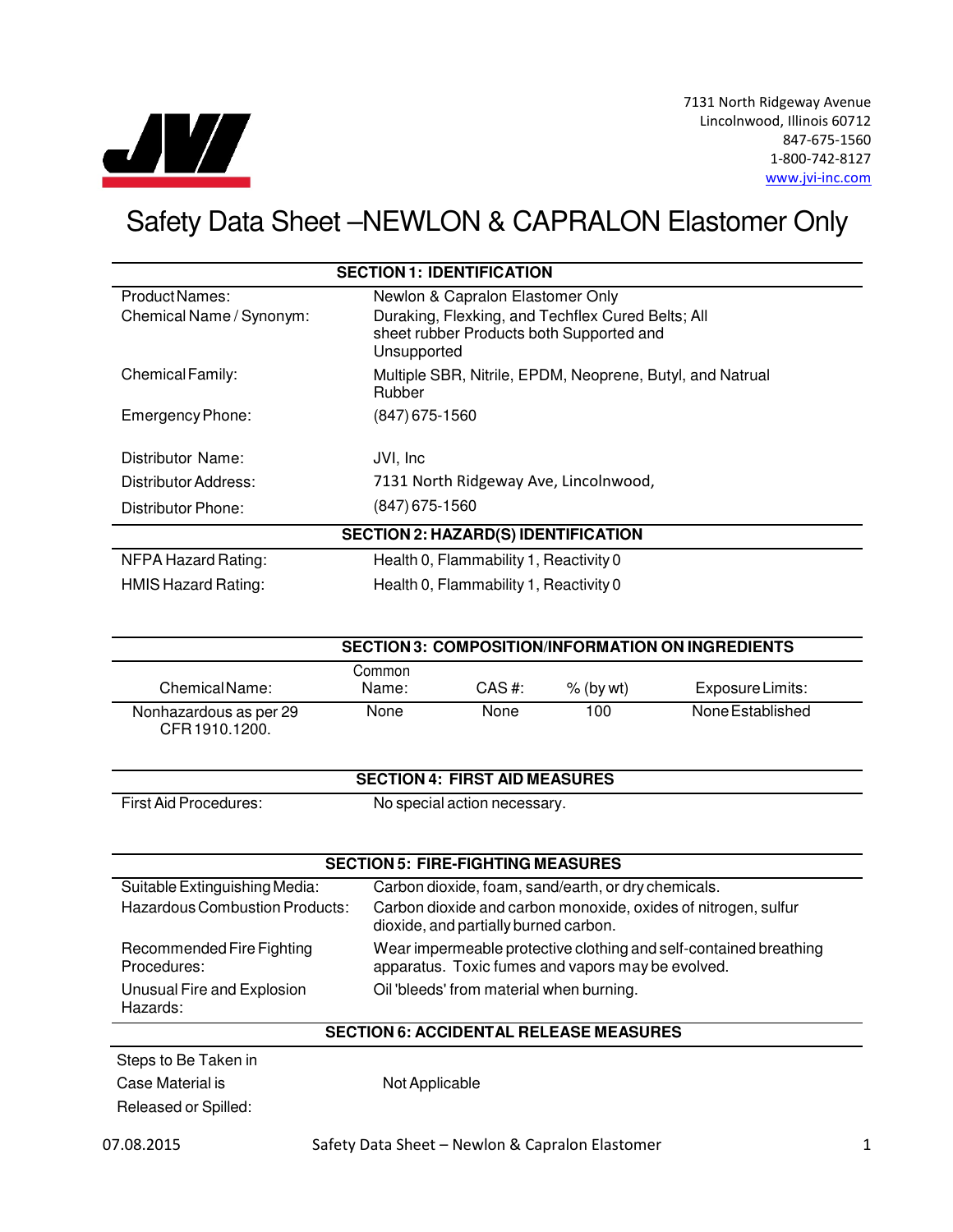

7131 North Ridgeway Avenue Lincolnwood, Illinois 60712 847-675-1560 1-800-742-8127 www.jvi-inc.com

#### **SECTION 7: HANDLING AND STORAGE**

Precautions to Be Taken in Handling and Storing:

Keep away from heat, sparks, and open flames. Store in a dry area. Storage area should be well ventilated.

#### **SECTION 8: EXPOSURE CONTROLS / PERSONAL PROTECTION**

| Ventilation:                   | Store and use in well ventilated areas.                                                                                            |
|--------------------------------|------------------------------------------------------------------------------------------------------------------------------------|
| <b>Respiratory Protection:</b> | None recommended.                                                                                                                  |
| Eye Protection:                | None recommended.                                                                                                                  |
| <b>Skin Protection:</b>        | None recommended.                                                                                                                  |
| Other:                         | None.                                                                                                                              |
| Work / Hygienic Practices:     | Wash exposed skin prior to eating, drinking or smoking and at the end<br>of each shift. Wash contaminated clothing prior to reuse. |

#### **SECTION 9: PHYSICAL AND CHEMICAL PROPERTIES**

| Not Applicable | Lower Explosive Limit: | None                                     |
|----------------|------------------------|------------------------------------------|
| Not Applicable | Upper Explosive Limit: | None                                     |
| Not Applicable | <b>Boiling Point:</b>  | None                                     |
| Not Applicable | Melting Point:         | Unknown                                  |
| Insoluble      | Specific Gravity:      | Varies                                   |
| Not Applicable | Percent Volatile:      | Unknown                                  |
| Not Applicable |                        |                                          |
|                |                        | Multiple colors with slight rubber odor. |

#### **SECTION 10: STABILITY AND REACTIVITY**

Thermal Stability: Stable Hazardous Polymerization: Will not occur

Conditions to Avoid: Heat, sparks, and open flames.

#### **SECTION 11: TOXICOLOGICAL INFORMATION**

| Signs and Symptoms of<br>Exposure:            | No known adverse effects.                                                                                                          |
|-----------------------------------------------|------------------------------------------------------------------------------------------------------------------------------------|
| Medical Conditions Aggravated<br>by Exposure: | Sensitive individuals may exhibit eye, nose, throat or dermal<br>irritation with prolonged exposure to processing fumes or vapors. |
| Chronic Effects:                              | No known adverse effects.                                                                                                          |
| Carcinogenicity:                              | None                                                                                                                               |